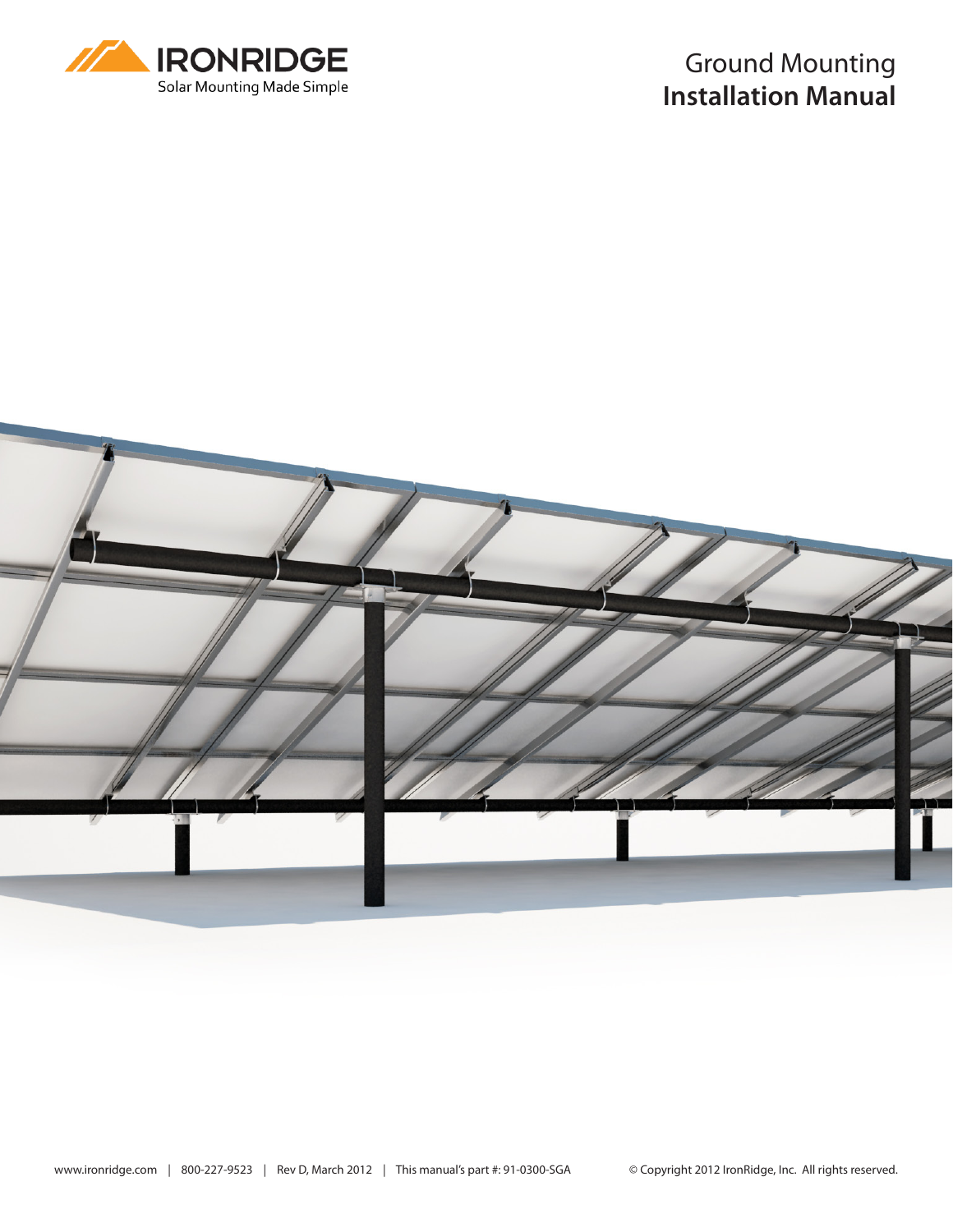# **Introduction**

The IronRidge Ground Mounting System is a flexible and easy-to-install mounting solution that scales to the largest PV installations. The aluminum and steel components combined with installer-supplied steel pipe form durable and cost-effective mounting structures.

# **1. Installer Responsibility**

The installer is solely responsible for:

- ♦ Complying with all applicable local or national building codes, including any that may supersede this manual;
- ♦ Ensuring that IronRidge and other products are appropriate for the particular installation, environment, and load conditions;
- ♦ Ensuring the installation meets all state and local code requirements, and that component design parameters are not exceeded;
- ♦ Using only IronRidge parts and installer-supplied parts as specified by IronRidge. Substitution parts may void the warranty;
- ♦ Ensuring that analysis has been done supporting the adequacy of pier installation, and that installation adheres to local regulations;
- ♦ Ensuring safe installation of all electrical aspects of the PV array; and
- ♦ Ensuring correct and appropriate design parameters are used in determining the design loading used for the specific installation. Parameters, such as snow loading, wind speed, exposure and topographic factor should be confirmed with the local building official or a licensed professional engineer.

# **2. Customer Support**

IronRidge makes every effort to ensure your mounting kit is easy to install. If you need assistance at any point with your installation or have suggestions on how we can improve your experience, please call your local distributor.

# **3. Grounding Setup**

All electrical installation and procedures should be conducted by skilled, licensed and bonded electricians. All work must comply with all national, state and local installation procedures, product and safety standards. These standards include but are not limited to applicable National Electrical Code (NEC®), National Electrical Installation Standards (NEIS™), UL Standards, and OSHA Regulations.

**For installations that utilize WEEBs, WEEB Lugs and WEEB Bonding Jumpers, please refer to Wiley/Burndy installation manual for "IronRidge Light and Standard Series Rail" for proper installation procedures.**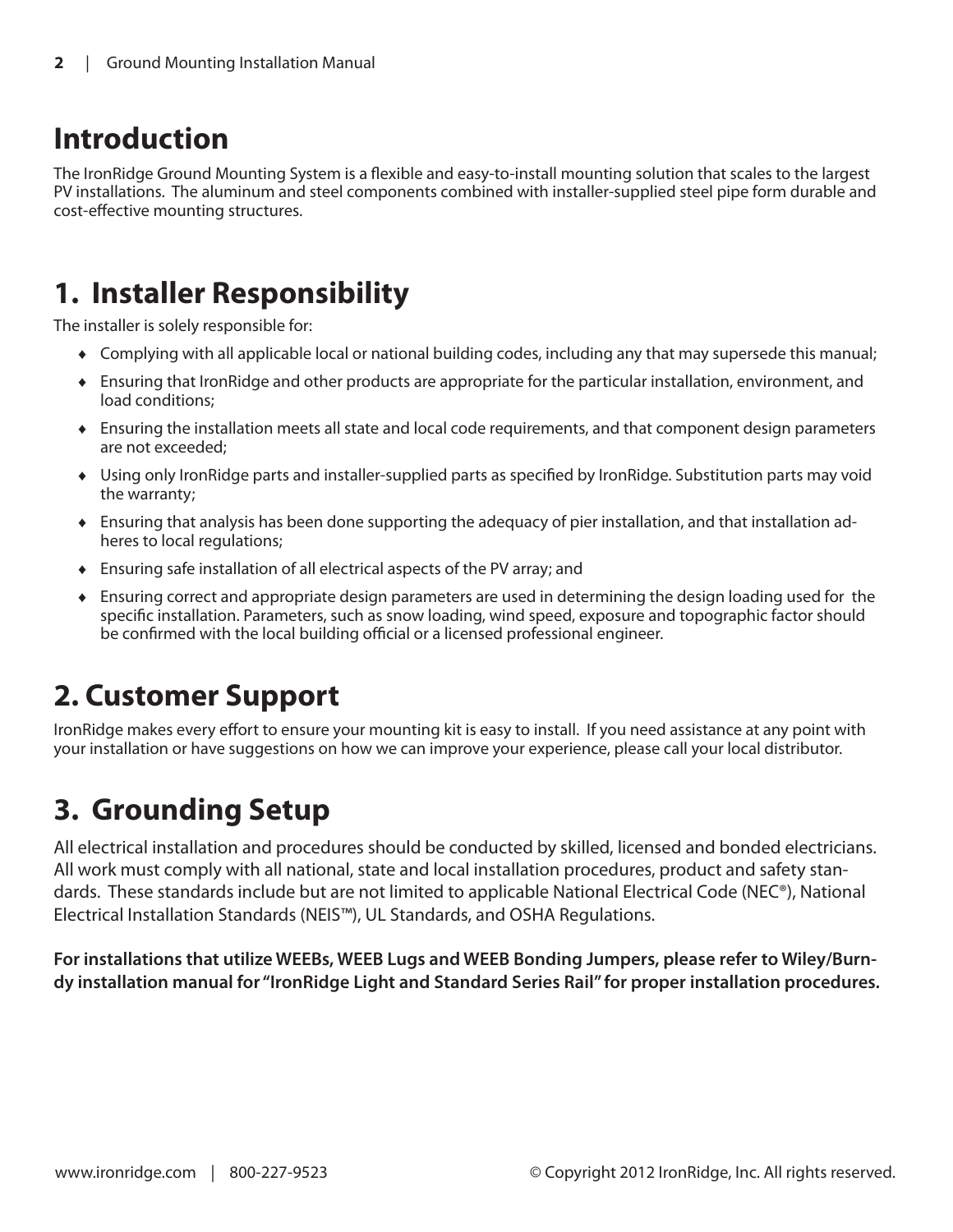# **4. Tools Required For Assembly**

The following tools are required to assemble the Ground Mounting System.

**Note:** Your installation may require incidental material, such as wood, to construct temporary supports or gravel to promote drainage below the concrete footings.

| Tool                                                                                                  | Use for                            |
|-------------------------------------------------------------------------------------------------------|------------------------------------|
| Post hole digger or powered auger                                                                     | digging footings                   |
| <b>Transit</b>                                                                                        | levelling pipes                    |
| 24-inch Pipe wrenches                                                                                 | tightening threaded pipe couplings |
| Torque wrench                                                                                         |                                    |
| Tape measure                                                                                          |                                    |
| Equipment for mixing/placing concrete                                                                 |                                    |
| Equipment for cutting pipe                                                                            |                                    |
| Open-end wrench, Box-end wrench, or socket drive<br>with sockets to support the following size heads: |                                    |
| 3/16" Allen Head                                                                                      | 3/8" set screws                    |
| 7/16''                                                                                                | 1/4" cap-end screws and bolts      |
| 9/16''                                                                                                | 3/8" cap-end screws and bolts      |
| 3/4''                                                                                                 | 1/2" cap-end screws and bolts      |

# **5. Torque Values**

Use the following torque values for **Galvanized Bolts**.

| Galvanized Bolt Size                                   | Required Torque Value (dry) |
|--------------------------------------------------------|-----------------------------|
| 3/8"-16 (Cap U-bolts)                                  | 15 ft. lbs.                 |
| 3/8"-16 (Standard Rail Connector U-bolts)              | 60 in. lbs.                 |
| 3/8"-16 (Standard Rail Connector Angle &<br>Set Screw) | 20 ft. lbs.                 |
| $1/2" - 13$                                            | 40 ft. lbs.                 |

Use the following torque values for **Stainless Steel Bolts**.

**Caution:** Stainless Steel hardware can seize up in a process known as galling. To significantly reduce the likelihood of galling, apply a very small drop of anti-sieze lubricant to the threads of all Stainless Steel bolts before installation.

| Stainless Steel Bolt Size |                              | Required Torque Value (lubricated) |
|---------------------------|------------------------------|------------------------------------|
|                           | 1/4"-20 (End and Mid Clamps) | 10 ft. lbs.                        |
|                           | $3/8$ "-16                   | 17 ft. lbs.                        |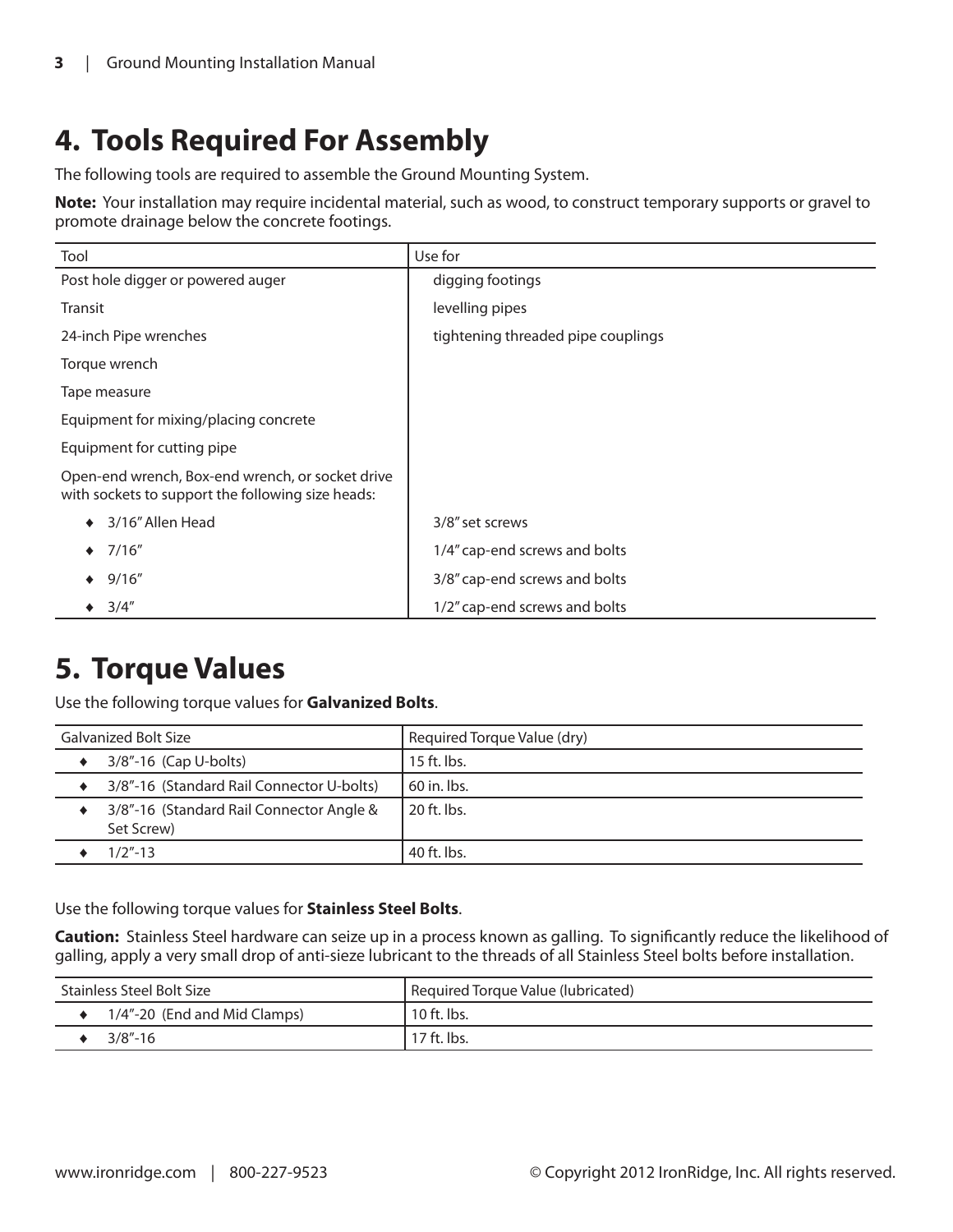# **6. Component List**

The Ground Mounting System contains the following parts:

**Note:** The component list indicated here is for reference only. The actual component quantities will vary according to the quantity and make of modules for which the mount is configured. Please check the packing list that ships with every mount for a confirmation of the items that are intended to ship with the specific product on your order.



**7. Assembly**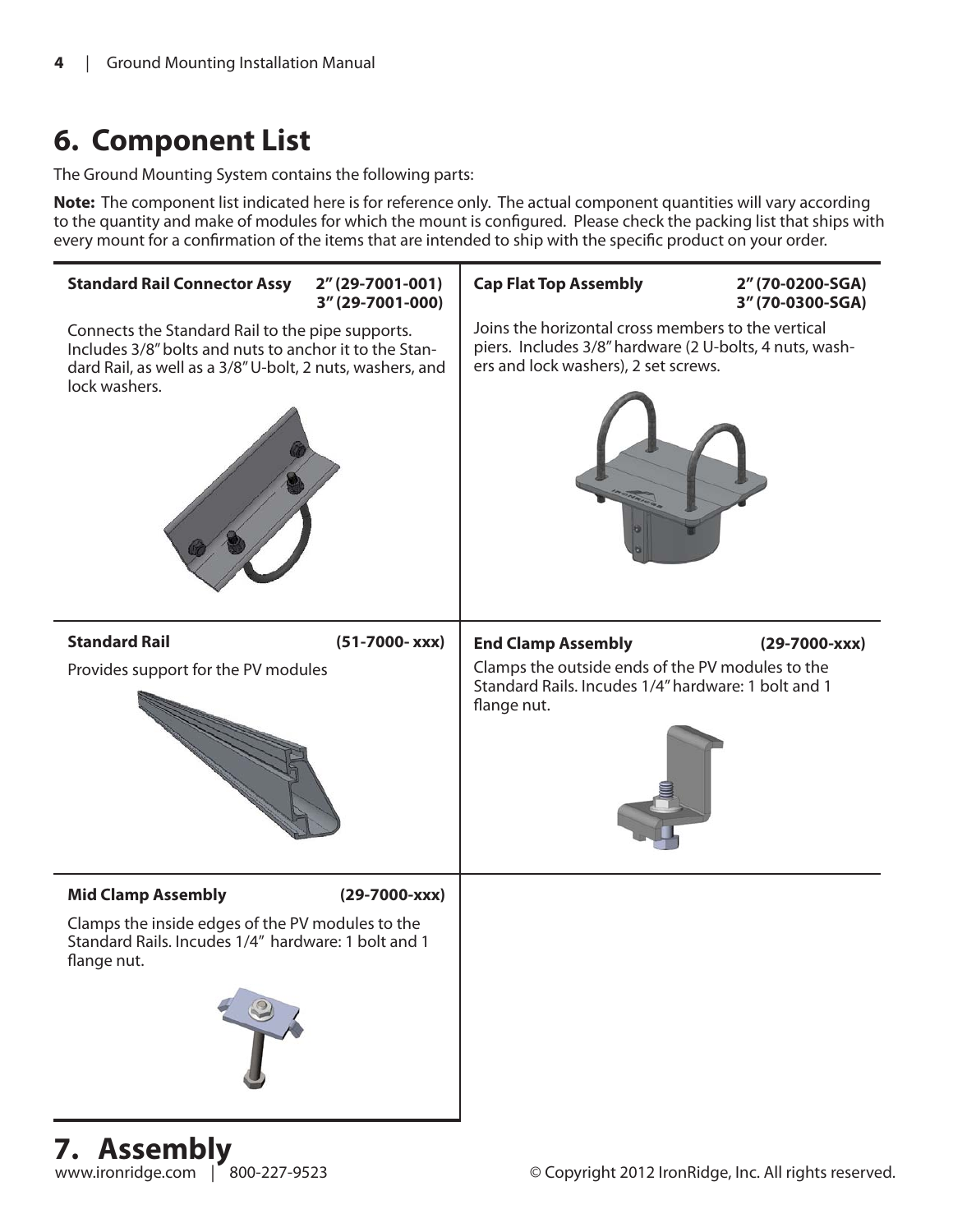#### **Step 1 - laying out pier positions**

**1.** Establish your pier locations at the installation site.

**Note:** Pier distances will vary depending on load conditions. Please consult with your local distributor for more information.

**2.** Once the grid of pier positions has been established, verify that all angles are square.

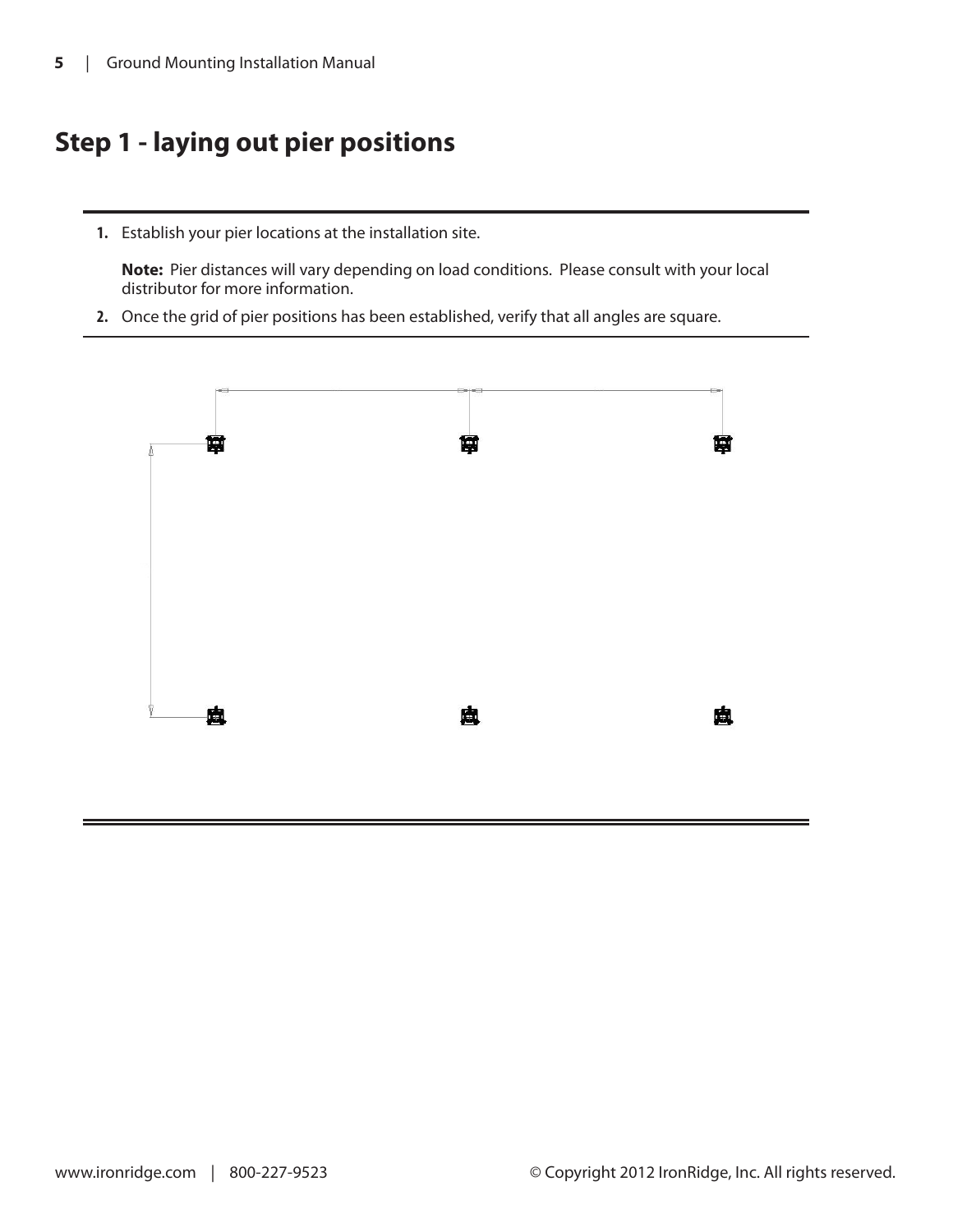### **Step 2 - installing the piers**

**Note:** Check local building codes for proper pier mounting requirements.



**Cross Bracing:** Under some conditions, certain Ground Mounting installations will include cross bracing. If your installation requires the use of the optional cross bracing, please refer to the Ground Mounting Brace Assembly installation instructions, found on page 12 of this document before proceeding to Step 3.

#### **Step 3 - assembling the truss structure**

- **1.** Mount a Top Cap on each vertical pole. (Set screws are pre-installed in Top Cap.)
- **2.** Insert 3/8" 16 x 1/2" set screws into the Top Cap.

Do not tighten the set screws at this point.

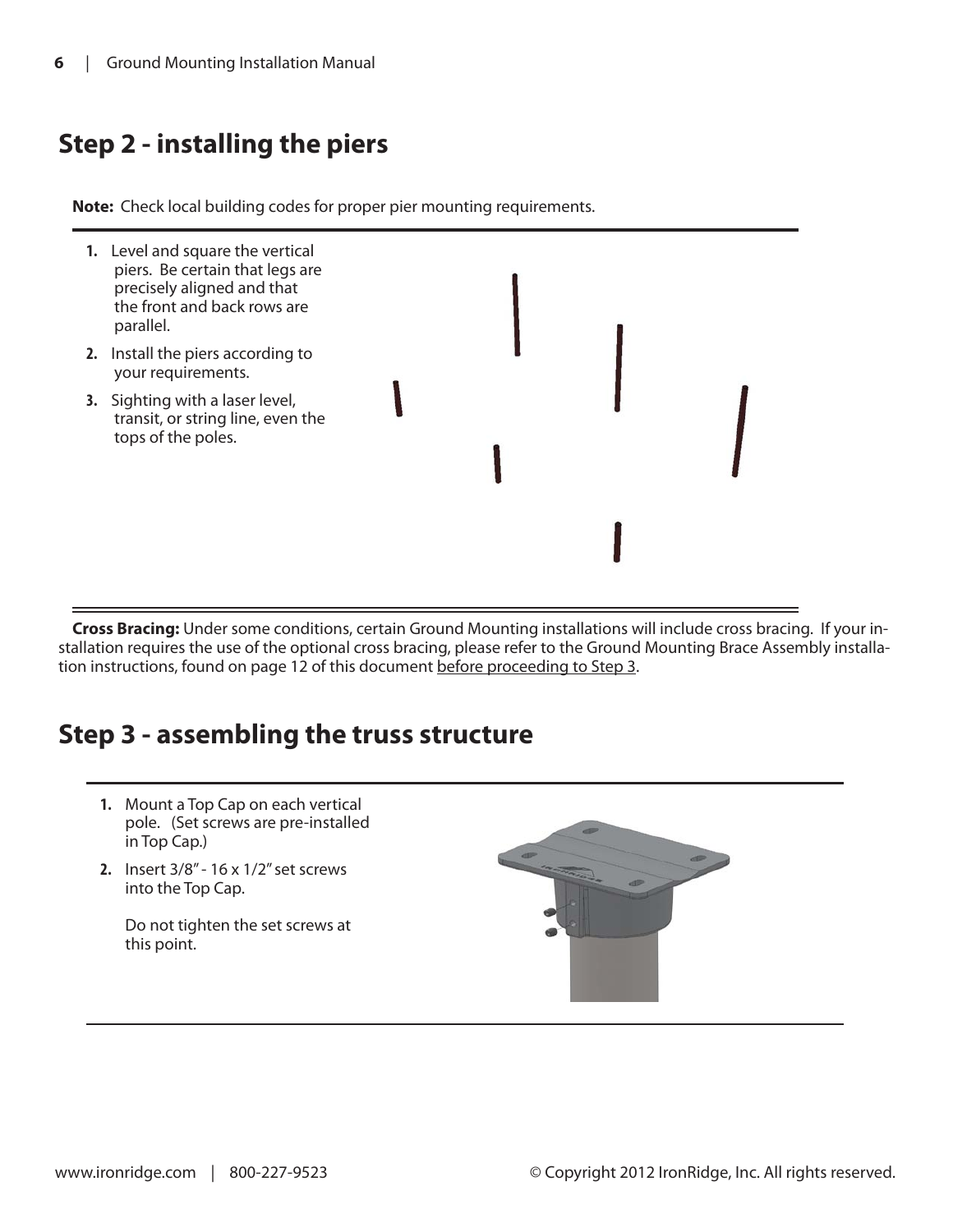- **3.** Set the horizontal poles in the cap grooves, and attach the poles with U-bolts (3/8-16), nuts, washers and lock washers.
- **4.** Tighten the nuts to 15 ft. lbs.
- **5.** Once the assembly is complete and aligned, tighten the set screws to 20 ft. lbs.

#### **Step 4 - attaching the Standard Rail connectors to the rails**

- **1.** Determine the location of the Standard Rail connectors on the rails. (See Step 6)
- **2.** Attach the Standard Rail Connectors to the rails by sliding the 3/8"-16 Connector bolt heads into the Standard rail slots.
- **3.** With the Standard Rail Connector in place, screw the flange nuts onto the bolts, but only finger tighten at this point. This will allow for slight adjustment in Step 6.

**Note:** To significantly reduce the likelihood of galling, apply a very small drop of anti-seize lubricant to the threads of all Stainless Steel bolts before installation.

**4.** Attach the remaining Standard Rail connectors in the same manner.

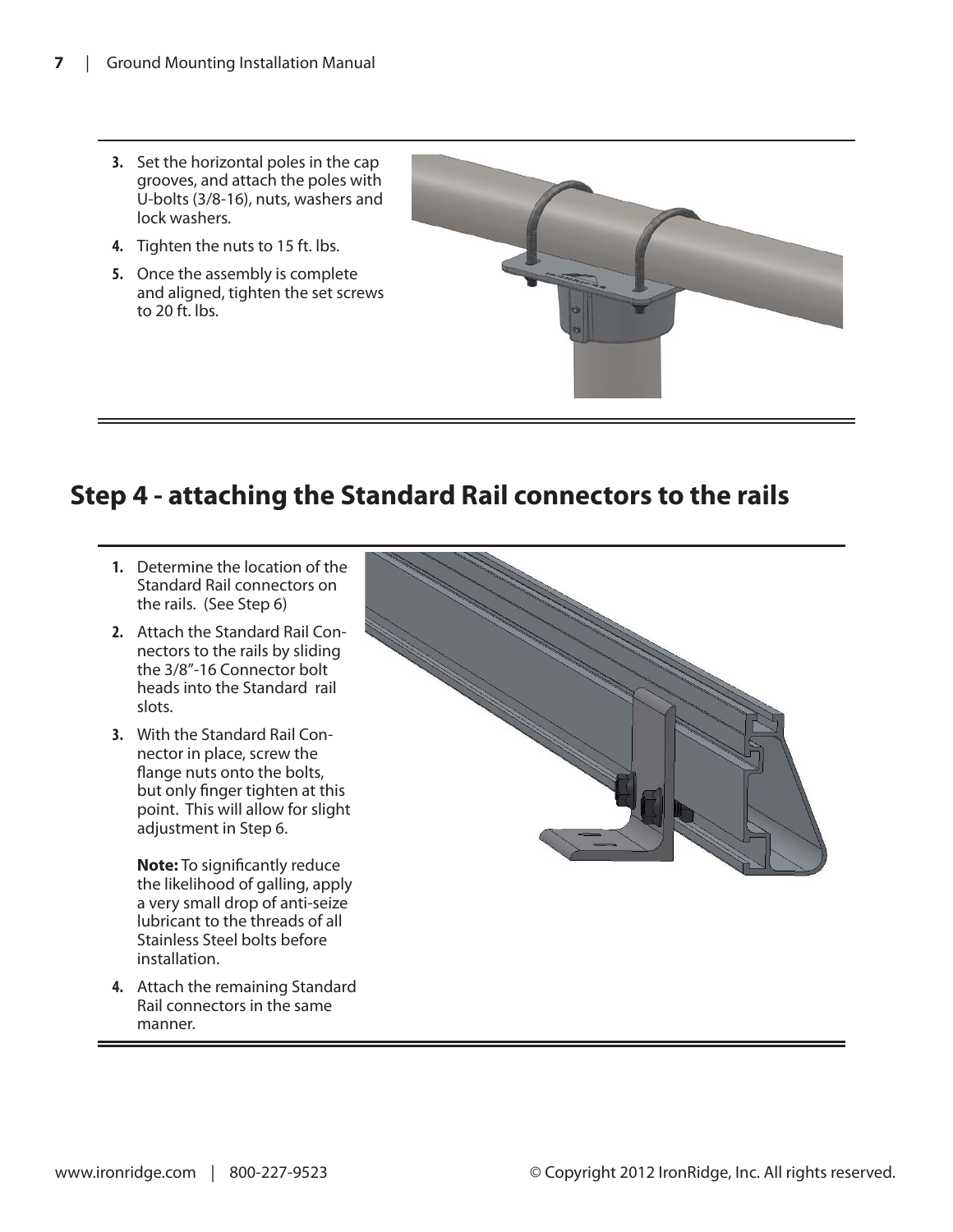#### **Step 5 - mounting the PV panels to the rails**

**1.** Lay out the Standard Rails so that they are parallel to each other.

> Make sure the slotted sides of the rails are facing inward and that the rails are the proper distance apart to fit the panels.



**2.** Lay the first PV module in position on the rails. Slip the head of the 1/4"-20 End Clamp bolt into the Standard rail top slot. Slide the End Clamp over the bolt, making sure it is firmly hooked over the side of the module. Complete the clamp assembly with a flange nut as shown. Tighten the End Clamp to 10 ft. lbs. **(Note-For installations that utilize WEEBs, please refer to Wiley/ Burndy installation manual for "IronRidge Light and Standard Series Rails" for proper installation procedures.)**

> **Warning:** Do NOT over-torque as this may damage the PV module.

**Note:** To significantly reduce the likelihood of galling, apply a very small drop of anti-seize lubricant to the threads of all Stainless Steel bolts before installation.

**3.** Repeat with another End Clamp on the second rail.

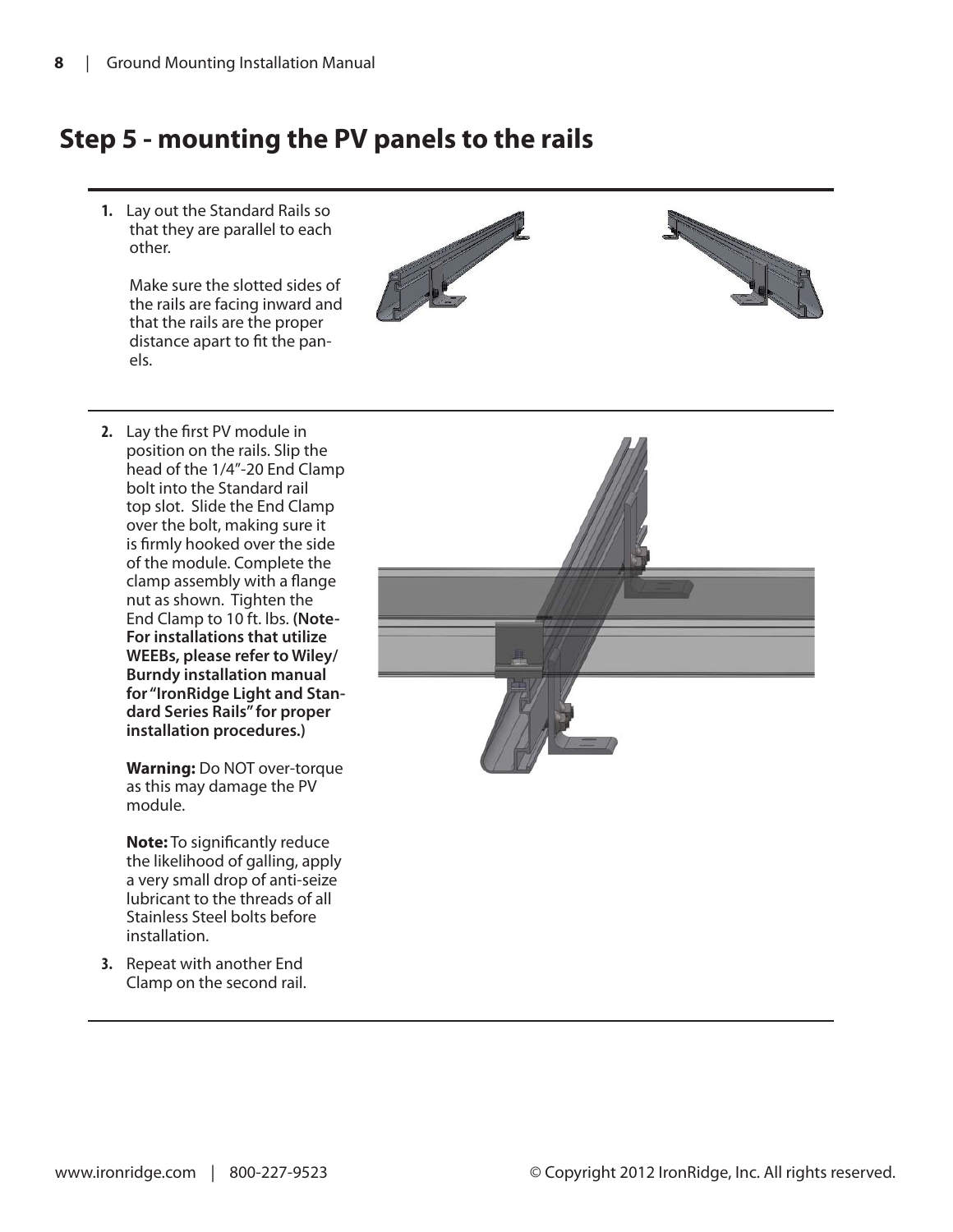**4.** Working from the opposite side of the PV module, slide the 1/4"-20 Mid Clamp bolts into the Standard Rails until they are flush against the panel.



- **5.** Place the second PV Module into position on the rails, sliding it against the first so the Mid Clamp bolts are in contact with the edges of both panels.
- **6.** Put a Mid Clamp on each bolt, then a flange nut.
- **7.** Tighten the Mid Clamps to 10 ft. lbs. **(Note- For installations that utilize WEEBs, please refer to Wiley/Burndy installation manual for "IronRidge Light and Standard Series Rails" for proper installation procedures.)**

**Warning:** Do NOT overtorque as this may damage the PV module.

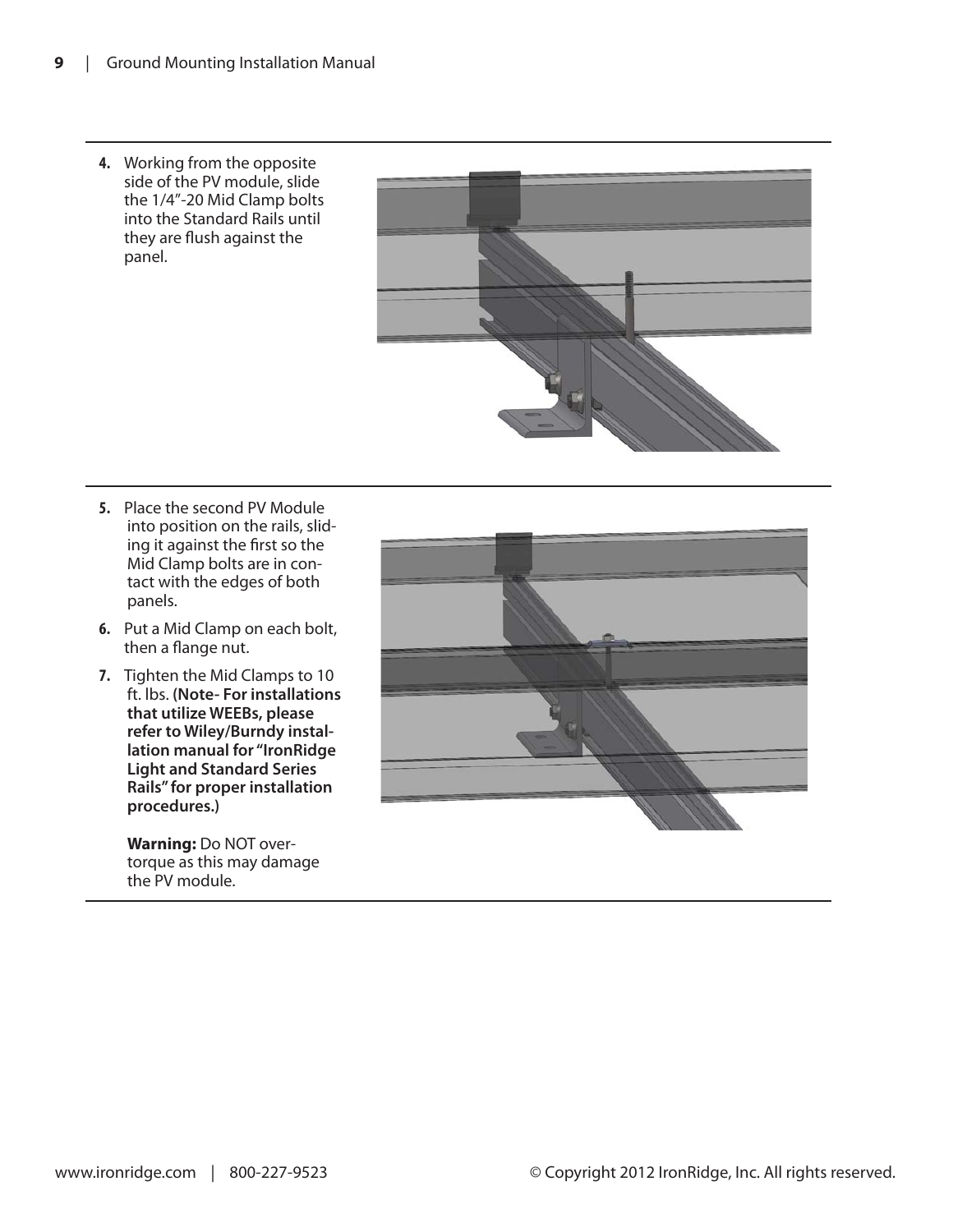- **8.** Repeat the procedure using Mid Clamps to secure each successive module.
- **9.** Secure the last module at the end of the rails using the End Clamps.
- **10.** Repeat for the remaining sets of rails and panels.

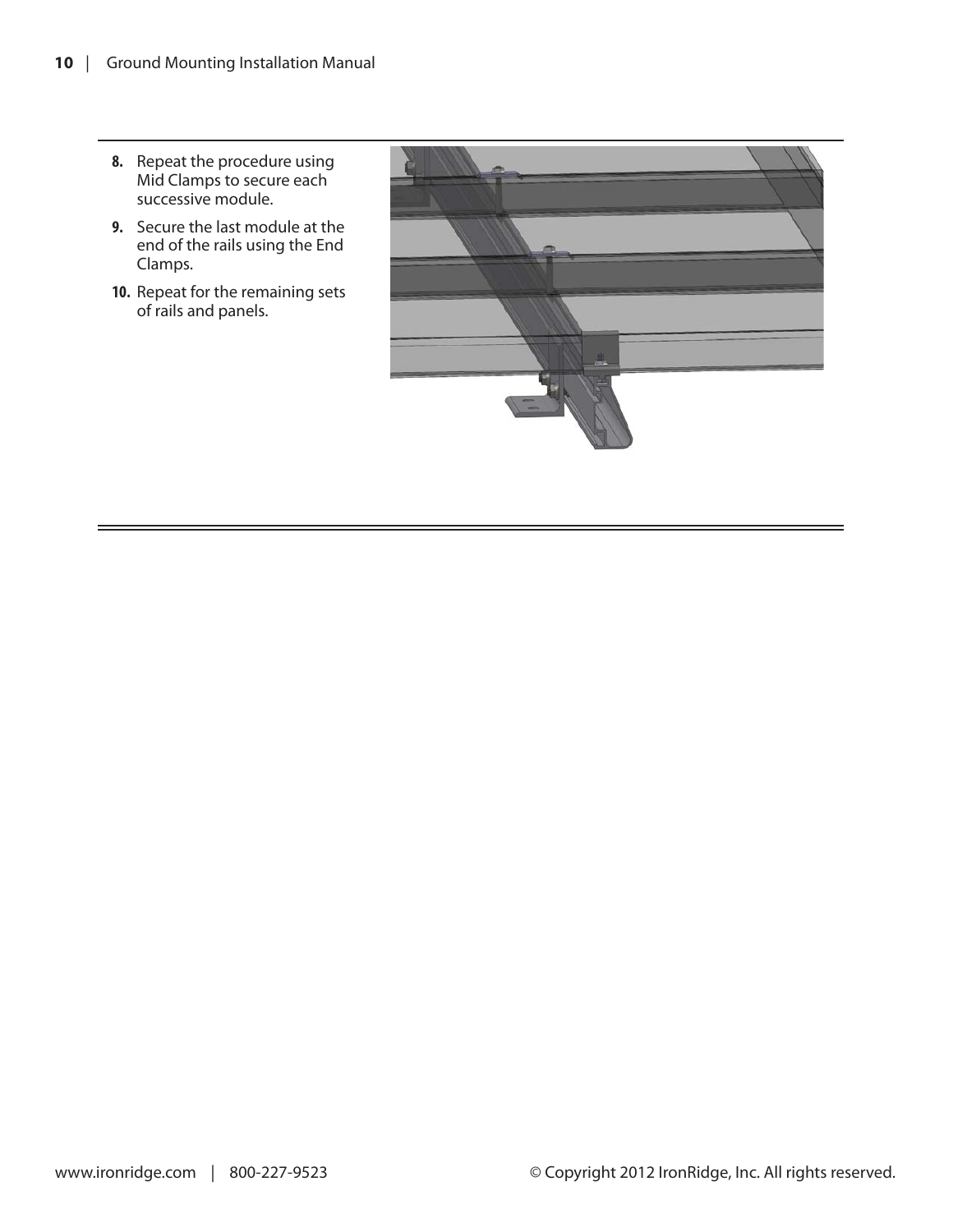#### **Step 6 - mounting the panel assembly to the truss structure**

**1.** Carefully lift the panel assembly onto the truss structure. Be sure to center the panel assemblies on the horizontal pipes, leaving an equal amount of overhang on north and south sides. **2.** Secure the panel assembly to the truss structure with the 3/8"-16 Galvanized U-bolts, nuts, washers and lock washers. **3.** Tighten the nuts to 60 in. lbs. **4.** Tighten the XRS Connector flange nuts to 17 ft. lbs. **5.** Repeat with the remaining panel assemblies.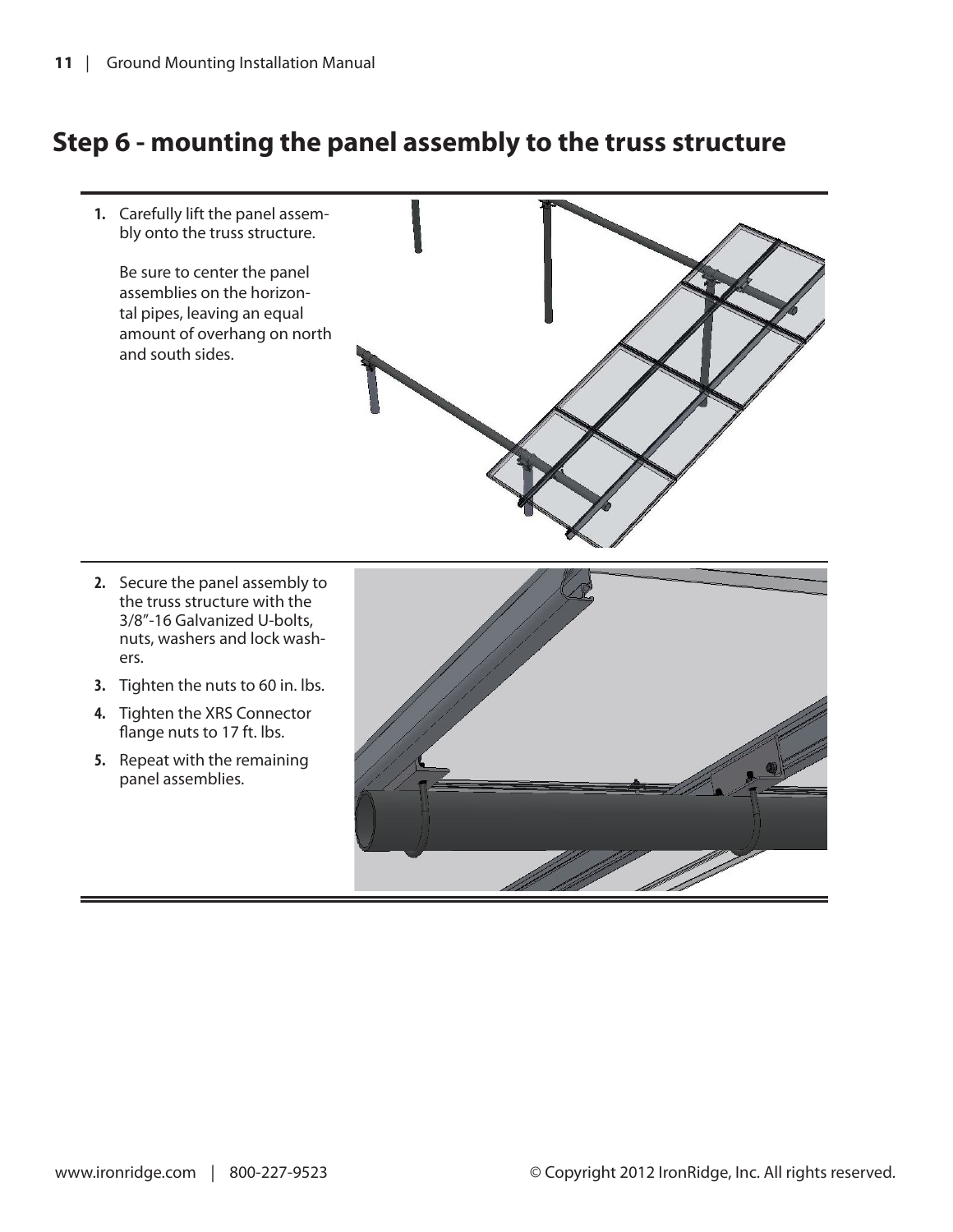# **Brace Assembly (Optional) 2" Brace Assembly (29-0200-CBR)**

# **3" Brace Assembly (29-0300-CBR)**

The Ground Mounting Brace Assembly is an additional bracing component only needed in certain situations for ground mount installations. Your installation may not require the Brace Assembly, in which case you may disregard this addendum. Please note this addendum's steps should be followed in between Step 2 and Step 3 of the Ground Mounting Installation Guide.

# **1. Component List**

**Note:** The component list indicated here is for reference only. The actual component quantities will vary according to the quantity and make of modules for which the mount is configured.

#### **Diagonal Brace**

Connects the vertical piers together, acting as a diagonal brace.



Joins the diagonal cross brace to the vertical piers. Includes 1/2-inch hardware (2 bolts, 2 nuts, 4 washers and 2 lock washers), 4 set screws, 4 jam nuts.



# **2. Installation**

# **Installing the Brace Assembly**

**Note:** Install the sleeves prior to attaching pier caps. The below steps take place between Step 2 and 3 of the Ground Mounting Installation Manual.

- **1.** Slide sleeve onto northern pier, raising it 2-3" above the ground, and tighten to 40 ft. lbs.
- **2.** Attach the diagonal brace to the sleeve using the provided 1/2" hardware.
- **3.** Slide the second sleeve on the south pier, raising the diagonal brace to align holes in both the sleeve and brace. Insert hardware to hold.
- **4.** Raise southern pier's sleeve to end of upward travel. Tighten set screws.
- **5.** Torque all sleeve and diagonal brace hardware to 40 ft. lbs.